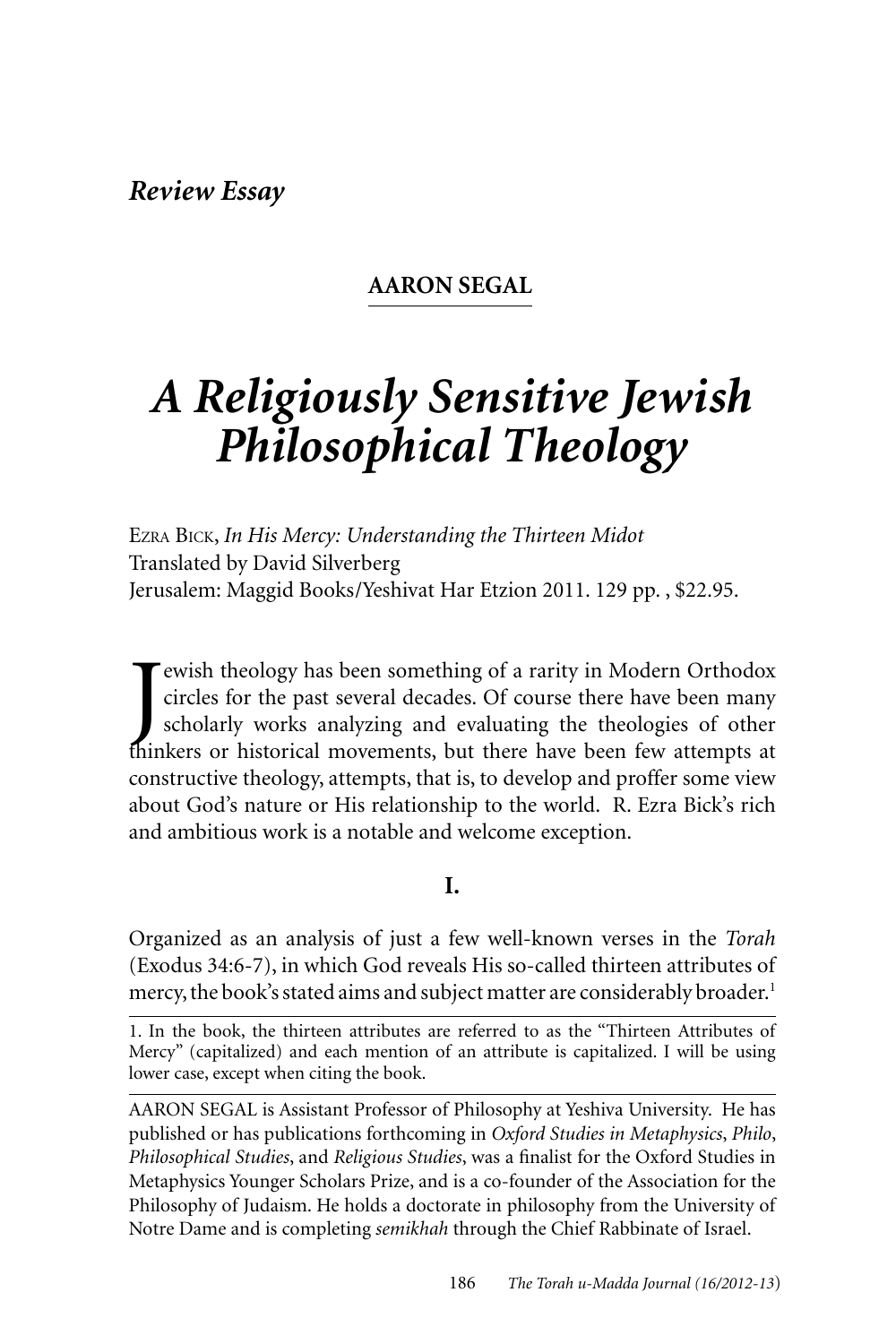R. Bick makes clear at the outset that he aims not only to analyze those few verses, or even just to sketch a theology rooted in the thirteen *middot*  and *Hazal's* interpretation of them, but rather to understand the *middot*  as forming one of the most sublime *prayers* in all of Jewish liturgy. Thus, the central questions that occupy the book are these: How is the penitent who is "praying the thirteen *middot"* supposed to understand the words? How should he or she be transformed by uttering them? And, perhaps a logically prior question, in what way are they the text of a prayer at all?

Naturally enough, answering those questions still consists, in large part, in performing the twin tasks of exegesis and constructive theology. Exodus 34:6-7 is, after all, a *locus classicus* in *Tanakh* for any systematic discussion of what God is like or how He relates to the natural world. When the Psalmist speaks of God's informing Moses of "His ways," he adverts not to the verses immediately following Exodus 33:13, in which Moses asks God to show him His ways, but to these verses.<sup>2</sup> Not for naught did Maimonides devote nearly an entire chapter of his *Guide for the Perplexed*, located in the heart of his programmatic discussion of religious language, to a reconciliation of these verses with Maimonides' conception of God as lacking emotions and psychological states.<sup>3</sup> No Jewish theology, in the narrow and etymologically faithful sense of "theology," can reasonably ignore the *middot*. Conversely, one could hardly offer an interpretation of the *middot* that carries no theological implications. R. Bick's work is no exception. It is shot through with theological claims, dealing with topics as diverse as the manifestation of God's Kingship in the natural world, God's relation to evil, God's identification with the suffering of human beings, and God's responsibility for sin, to list just a representative sample.

At the same time, the fact that its theology is strongly tethered to God's self-disclosure and that it is ever mindful of the *middot*'s role in penitence and liturgy allows this work to sidestep many of the religious pitfalls that often accompany theological reflection. The pitfalls are numerous and serious. For one thing, the adverse religious consequences of error are presumably considerably greater in theology than in an ordinary intellectual endeavor. One need not go as far as Maimonides—for whom theological error alone is tantamount to a denial of God's existence and outranks even idolatry in its gravity—to think that one's relationship with God is compromised if one develops a systematic theology that is far wide of the mark.<sup>4</sup>

<sup>2.</sup> Ps. 103:7-8.

<sup>3.</sup> *Guide for the Perplexed* 1:54.

<sup>4.</sup> See *Guide* 1:36 and 1:60, and Moshe Halbertal and Avishai Margalit, *Idolatry* (Boston, 1998), chap. 4.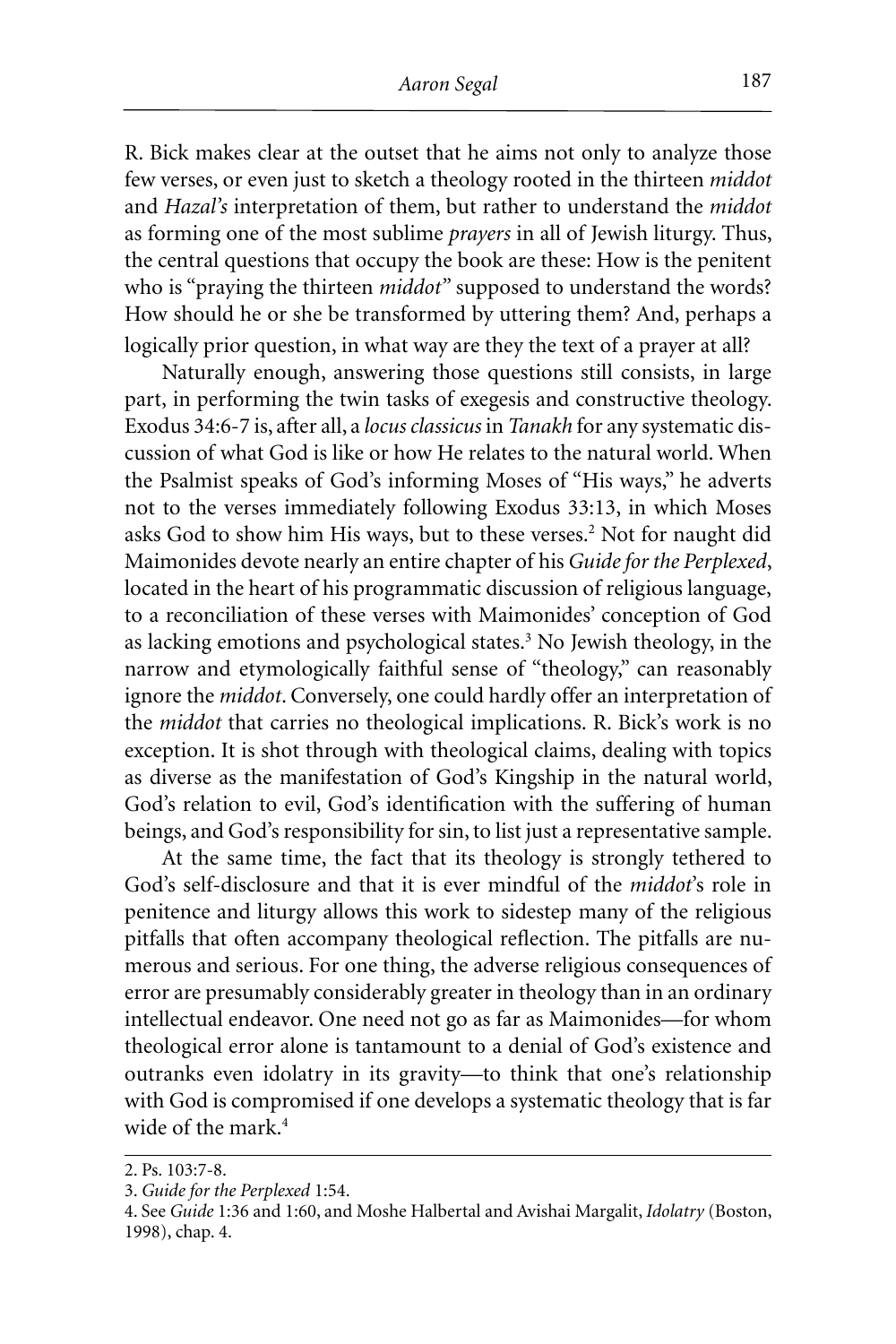Moreover, attitudinal dangers attend sustained theological reflection, ones that threaten to undermine a proper creature-Creator relationship even in the absence of any doxastic missteps. The philosopher Alvin Plantinga once ruefully remarked that contemporary discussions of philosophical theology often remind him of someone sitting next to his elderly mother and going on about whether she's "all there," as though she were not there. Indeed, excessive reference to someone in third-person can have that effect! And, even if one manages not to ignore God while talking about Him, one encounters the equally problematic prospect of inadvertently upending, or even just altering, the roles of Master and servant. While it does not follow from the fact that a servant has probed into the character of his Master that the servant is in fact any less indentured, such probing—especially with an ambition of comprehensiveness—can easily engender within the servant an *attitude* of hubris, the feeling that the yawning gap has been closed ever so slightly.<sup>5</sup> "Now I have penetrated his inner workings; I understand what makes him tick," haughtily mutters the servant.

The problem here is not an epistemological or linguistic barrier created by God's transcendence, so often emphasized by latter-day Maimonideans and Kantians, but a religious, perhaps even moral imperative to maintain it. As the philosopher Merold Westphal puts it in explicating Heidegger's similar critique of the dominant Christian theological tradition, "Heidegger's objections to the calculative-representational thinking that places not only the world but God as well at our disposal are more Kierkegaardian than Kantian. What we lack is not so much the power to pull off this project (though, of course, we do) as the right to attempt it."<sup>6</sup>

Confronted with these pitfalls a religious Jew might sensibly abandon the whole enterprise of theology, choosing to invest religious and intellectual energy elsewhere. Usually, the epistemic aim of avoiding falsehood is balanced by the epistemic aim of knowing (or understanding or believing) the truth, so that universal skepticism or agnosticism is not obviously the most epistemically virtuous option. But when it comes to theology, one might reasonably find the former aim to predominate, because the risks involved in error are simply too great.<sup>7</sup> Better no theology than a

<sup>5.</sup> See Merold Westphal, *Overcoming Onto-Theology: Toward a Postmodern Christian Faith* (New York, NY, 2001), chap. 1, and Michael Rea's helpful discussion of Westphal's critique in *Analytic Theology*, ed. Michael Rea and Oliver Crisp (Oxford, 2011), 9-11. 6. Westphal, 12.

<sup>7.</sup> On the issue of the appropriate "balance," in general, between avoiding falsehood and pursuing truth (whatever the latter involves exactly), see William James, "The Will to Believe," sec. 7, where he criticizes W. K. Clifford for his nearly obsessive preference for the former. See also Richard Feldman, "Clifford's Principle and James's Options," *Social Epistemology* 20 (2006): 19-33, for helpful discussion.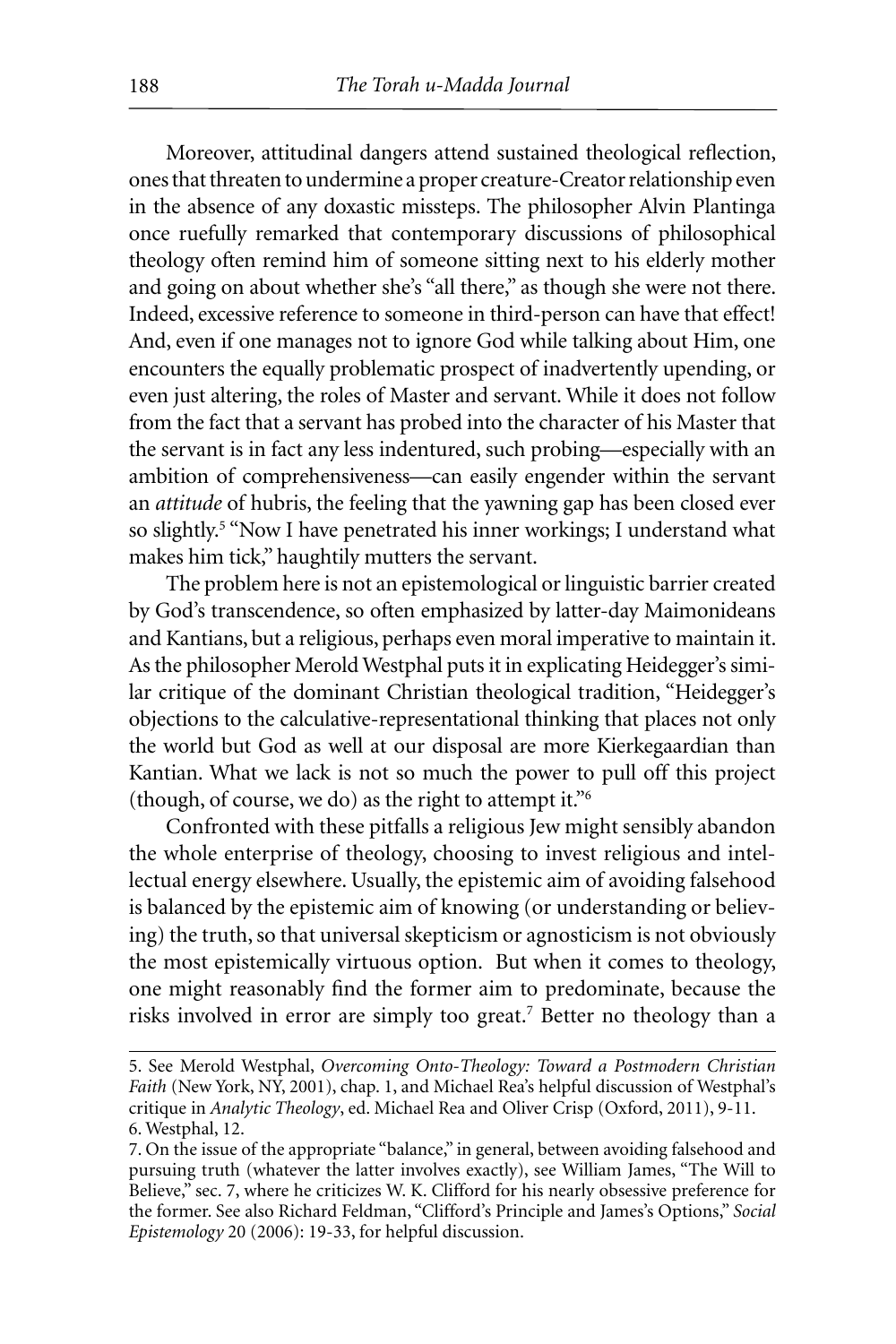wrong one! And even if understanding others is, in general, a worthwhile aim and important for the cultivation of personal relationships, it can too easily be detrimental to the radically asymmetric relationship in which we human beings stand to God. The upshot for many: better to leave theology to others.

This is an understandable reaction. Indeed, it has been a historically influential one.<sup>8</sup> After voicing something very much like Heidegger's and Westphal's concerns, Michael Wyschogrod adds:

This is Jewish intelligence as reflected in Talmudic rationality. The Rabbis of the Talmud, too, could have asked whether something was good because God commanded it or whether God commanded it because it was good. They did not ask this question because *obedient intelligence* has a sense of limit, of the vanity involved in hurling questions at the limits, the very limits that make the asking of questions possible. Jewish intelligence therefore applies itself to delineating concrete moral and ritual issues, using biblical legislation as its point of departure… As the complexity of its reasoning inside the bounds it sets for itself increases, its silence about questions directed at the bounds becomes ever louder and *a witness to the sovereignty of Israel's dialogue partner....*<sup>9</sup> (emphasis mine)

8. Perhaps this goes part of the way to explaining the fact of which I made mention at the beginning, namely the paucity of theological writing—where "theology" is construed narrowly and scholarly work on the theology of *others* is discounted—that has emerged from the Modern Orthodox community in recent decades, at least relative to what has emerged from the *haredi* community. See David Shatz, "Remembering Marvin Fox: One Man's Legacy to Jewish Thought," *Tradition* 36:1 (2002), 59-88, which makes the broader point that the last few decades have seen a precipitous decline in the amount of serious mahashavah—where that includes, but is not limited to, theology proper—coming from centrist Orthodox Jewish circles in America.

There are probably other contributing factors, however. For one, Modern Orthodox thinkers may resonate more with, or be influenced by, the prevalent contemporary attitude that sees something *philosophically* wrong with theology, usually on vaguely Kantian grounds. Furthermore, Yoel Finkelman has argued that much of contemporary *haredi* theology, at least of the popular variety, is geared toward proving a certain univocal theological approach, or, in the case of literature designed for internal consumption, toward creating a wholesale theological package to be accepted on faith. Modern Orthodox thinkers, he notes, do not share those aims. See Yoel Finkelman, *Strictly Kosher Reading*: *Popular Literature and the Condition of Contemporary Orthodoxy* (Boston, 2011), 123-58. It might just be easier to produce theological works with the *haredi* aim in mind. Thus, at least the discrepancy between Modern Orthodox and *haredi* circles might be a function, in part, of the differences in the perceived aims of theological writing.

Shatz (ibid.), who focuses not on the contrast to *haredi* literature as much as the contrast between the desertion of theology and philosophy and the embrace of fields such as history and Jewish studies, offers several other noteworthy explanations. But neither Shatz's explanations nor mine adequately address the fact that as recently as the 60s and 70s, the situation was different*.*

9. Michael Wyschogrod, *The Body of Faith: God and the People Israel* (New York, 1996), 8. I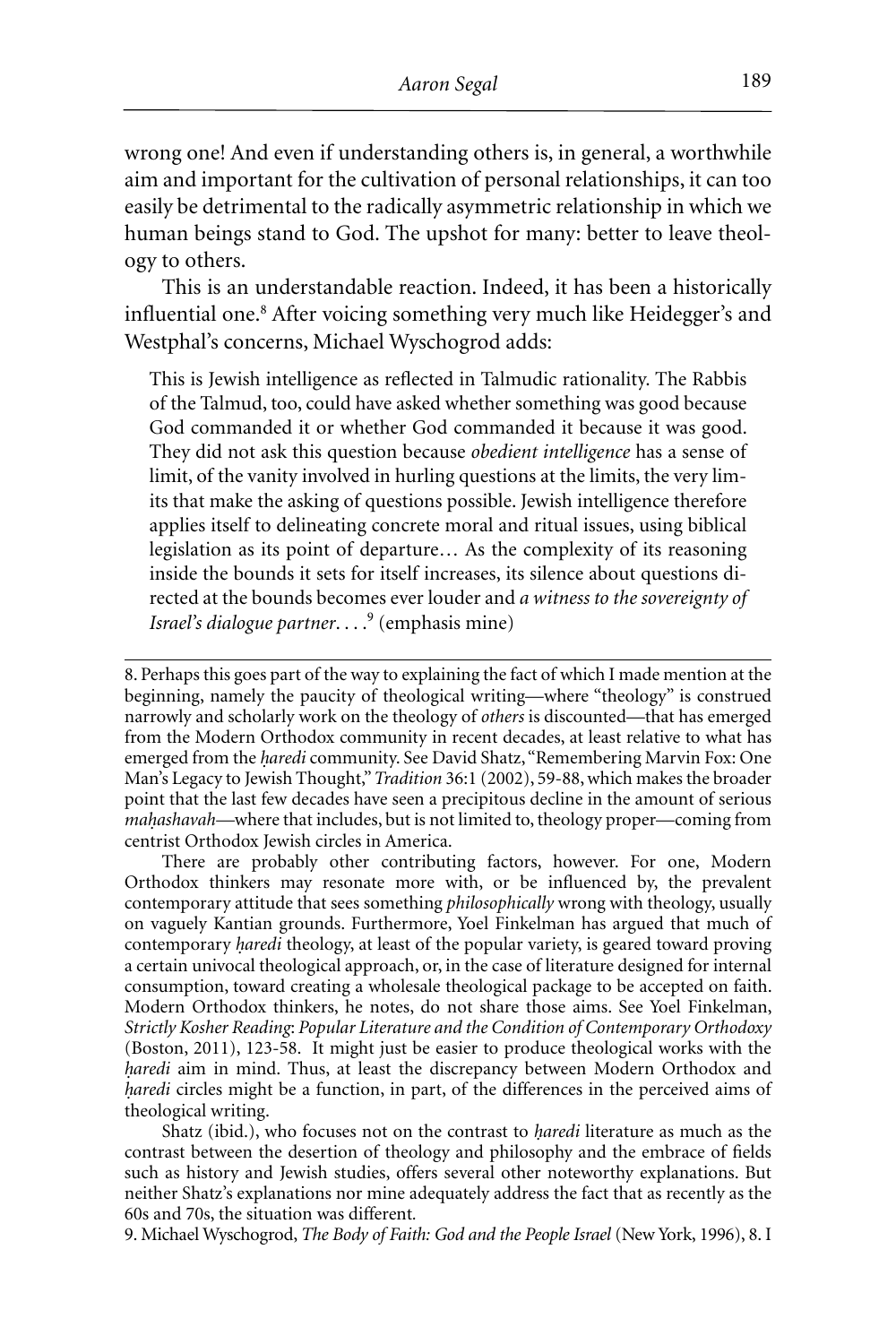But, of course, this has not been the only historical reaction. The history of Jewish thought, in quarters as diverse as medieval Jewish philosophy, biblical exegesis, Kabbalah, and Hasidism, is filled with thinkers who were not coy about theological speculation. Wyschogrod himself is, in fact, such a thinker. And even with respect to "Talmudic rationality," Wyschogrod's description is something of a caricature.<sup>10</sup>

In any case, the reaction seems a bit hasty. First, it is far from obvious that one who lives a genuinely religious life can avoid having *any* theology at all, however unsystematic it might be. It is quite plausible, almost platitudinous, that a religious person will, of necessity, deploy *some* concept of God and possess *some* theological beliefs or stances, even if they are a bit inchoate or largely "negative." How can one meaningfully pray, or repent, or accept the yoke of Heaven when reciting *keri'at shema* if one has absolutely no conception of God and His relation to the natural world?11 And if one cannot, then adopting no theology, rather than risking acceptance of a wrong one, is simply not possible for a religious person.

should note that there seems to be in this passage a confluence or conflation of Heidegger's objection—that an intelligence that recognizes no sense of limit is not an obedient intelligence and its exercise would constitute a failure to recognize God's sovereignty—and a Kantian objection—that we are simply powerless to ask certain questions because of epistemic or cognitive limitations that are entailed by the ability to ask any questions at all. 10. Wyschogrod acknowledges that in midrashic literature, "very often we sense philosophical questions in the background," but he says, "the questions are not raised directly" (9). Granted, it is hard to say what the standards are for "directly raising a question," but it seems that by any reasonable standard, *Hazal* did directly raise certain theological questions. For example, *H. azal* address the problem of theodicy quite explicitly in various places; see, inter alia, the well-known passage in *Menahot* 29b and *Bereshit Rabbah* (Vilna), *Parashah* 49. Yaakov Elman, "The Suffering of the Righteous in Palestinian and Babylonian Sources," *Jewish Quarterly Review* 90 (1990): 315-39, remarks that "Babylonian sources, on the other hand, *face the question more directly*, and acknowledge that the righteous often do not receive their just deserts; they suggest some mechanisms to account for the phenomenon" (emphasis mine). And as Warren Zev Harvey cogently argues, it is quite plausible that at least some talmudic Rabbis in the land of Israel engaged in *philosophically well-informed* discussion of theology with non-Jewish philosophers, albeit begrudgingly and cynically, as philosophy was at bottom "foreign to their concerns." See Harvey, "Rabbinic Attitudes toward Philosophy," in *"Open Thou Mine Eyes. . . ": Essays on Aggadah and Judaica Presented to Rabbi William G. Braude on His Eightieth Birthday and Dedicated to His Memory*, ed. Herman J. Blumberg et al. (Hoboken, NJ, 1992), 83-101). (My thanks to David Shatz for this reference.) 11. A thinker like Yeshayahu Leibowitz would, presumably, disagree with my assertion and the implication of my rhetorical question. See, for example, Yeshayahu Leibowitz, "The Reading of Shema," in *Judaism, Human Values, and the Jewish State*, ed. Eliezer Goldman (Cambridge, MA, 1992), 44. But Daniel Statman "Negative Theology and the Meaning

argues that a *wholly* or *radically* negative theology, such as that of Leibowitz, necessarily

empties ritual, and human activity more generally, of any religious meaning.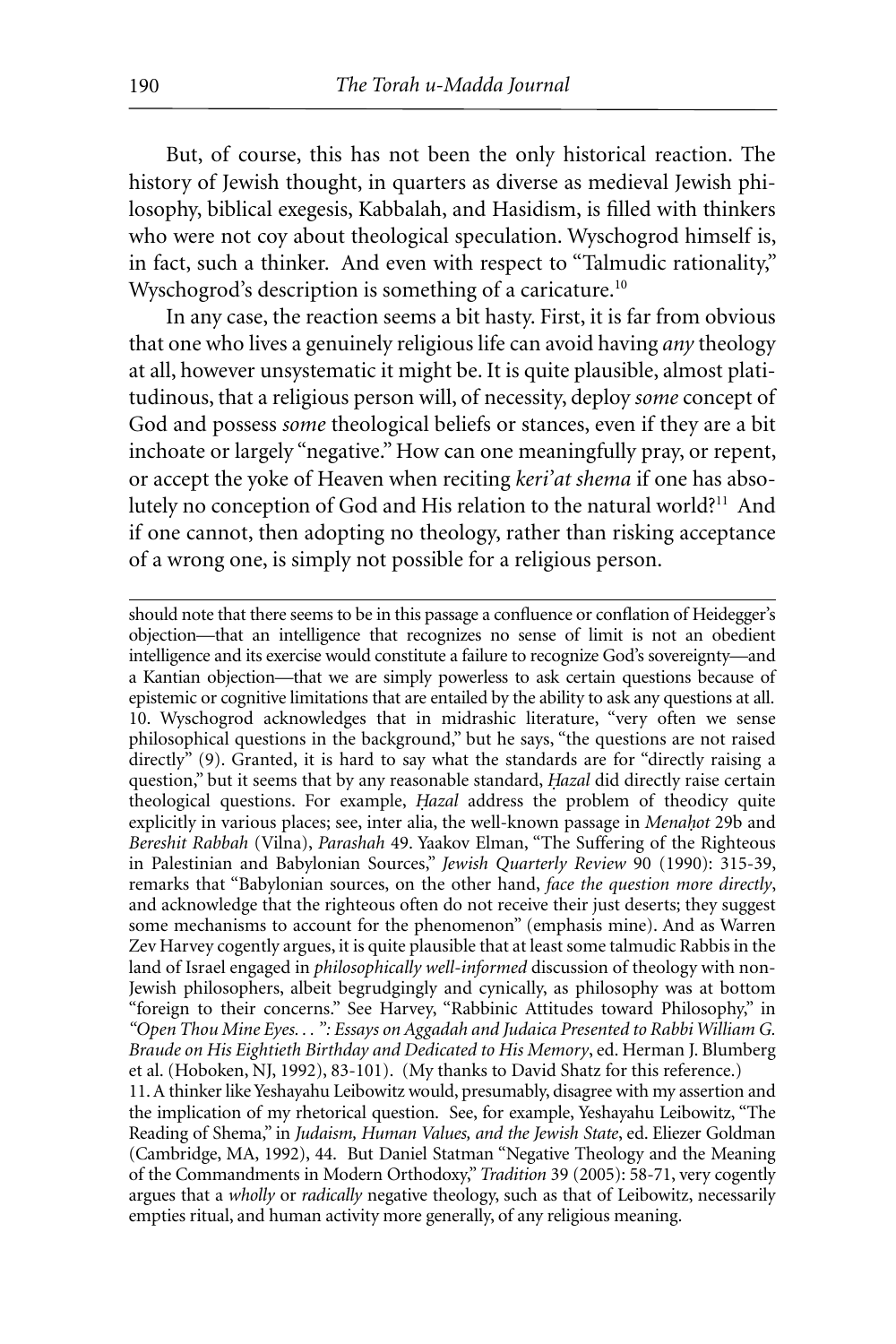Second, and crucially, the perils of these investigations can be avoided, at the very least partially, in various well-trodden ways. If one is willing to place limits on one's inquiry, to rest content with understanding the implications of what God Himself has revealed even if it offers no promise of a comprehensive theology, then the concerns about theological error and a religiously inappropriate posture are less pressing. One can hardly be faulted for going astray if one takes God's word about matters of theology, and the prospect of hubris does not much arise. The same holds true to the extent that one is working out the theological commitments inherent in one's worship of God. If one is really praying —standing before God and articulating one's all-too-human needs—or approaching God after sin with a contrite heart, it is, needless to say, hard to forget God or to misjudge one's standing.12 It is certainly difficult to engage in sustained theological reflection *while* praying, but one can presumably call to mind what it's like to pray, to have that experience before "the mind's eye," when engaged in theological reflection.<sup>13</sup> One is almost bound to do so if one is trying to work out the theological commitments inherent in divine worship.

The theology of *In His Mercy* is an illustrative case. At no point does the reader—or this reader at any rate—sense any religious presumptuousness or brazenness. And that is not for lack of bold, even if not wholly original, theological claims: that God *needs* human beings (xix-xx); that God *cannot resist* the cries of a penitent, not because of any prior commitment on His part, but because He sees an image of Himself in us (30- 31); that God binds the soul of the sinner to Himself and *absorbs* the stain on his soul (90); and that God shares responsibility for a sin because He has indeed played a vital role in its performance (56). What prevents these claims from sounding as brazen as they do when plucked from their original context? In part, it is due to the book's point of departure. God Himself revealed to Moses the thirteen *middot*, and the content of that revelation serves as the primary "datum" for the ensuing discussion. Of course, the whole Torah is a revelation of God, but there is probably no

<sup>12.</sup> To be sure, a context of worship can exacerbate some of the dangers involved in holding a wrong theology. Worshipping while holding a faulty theology might very well constitute *avodah zarah—*even if merely holding a faulty theology does not—if it is worship of something other than God. See *Guide* 1:60 and Halbertal and Margalit, *Idolatry*, chapter 5. Cf. William P. Alston, "Referring to God," in his *Divine Nature and Human Language: Essays in Philosophical Theology* (Ithaca, 1989), 103-17.

<sup>13.</sup> Although for Maimonides, "prayer" might simply refer to a particular sort of theological reflection. See *Guide* 3:51 and Ehud Benor, *Worship of the Heart*: *A Study in Maimonides' Philosophy of Religion* (Binghamton, NY, 1995), chapter 1. According to such a view, it is of course quite simple to pray and engage in theological reflection at the same time.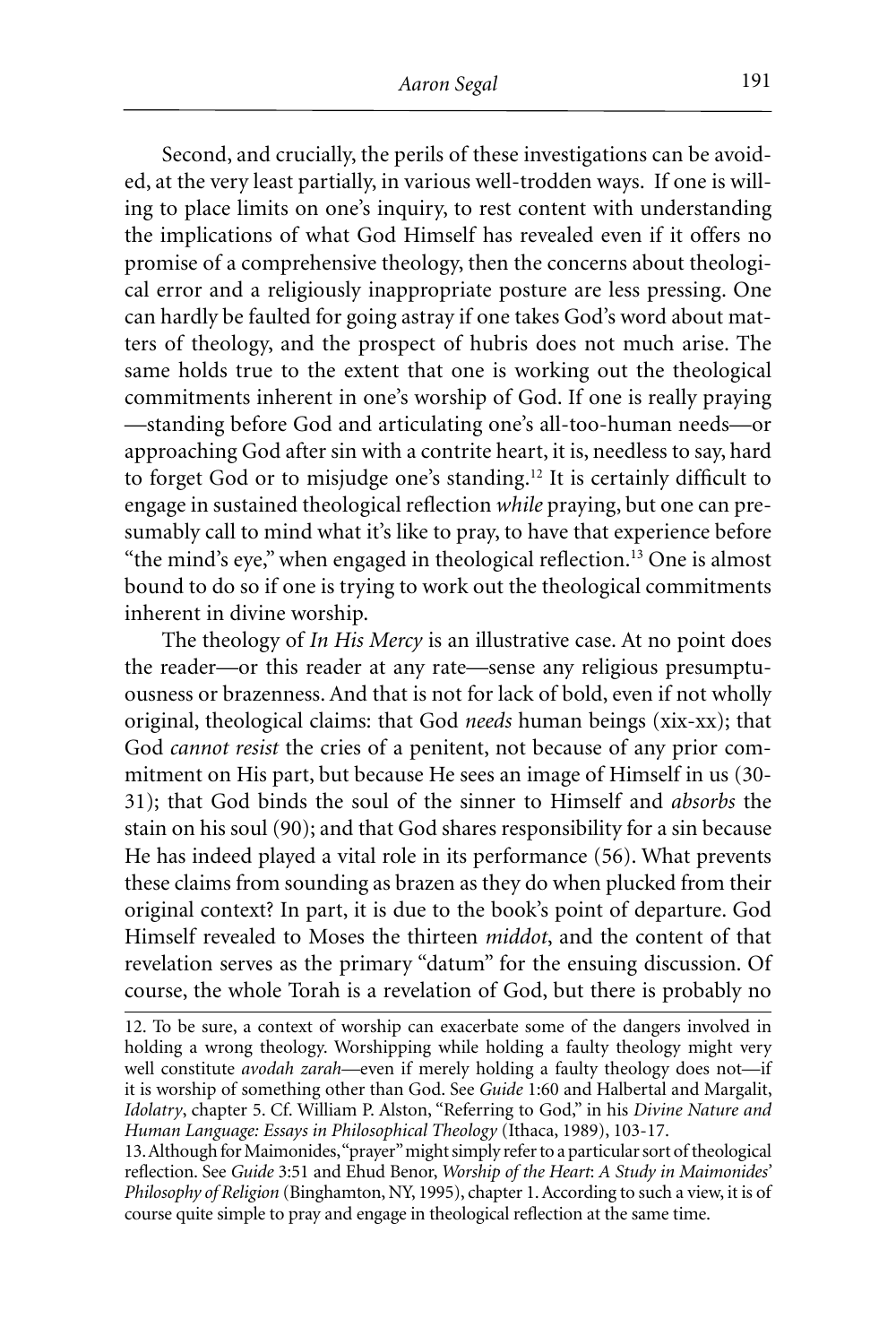other passage in the Torah in which God reveals so pointedly that which human beings are to understand about Him. To be sure, ours is not an unmediated encounter with that revelation; it has been filtered through layers of interpretation, not least of which is our author's. But they are interpretations *of God's self-disclosure* all the same—not the straightforward product of rational reflection or even ordinary religious experience and the book reminds us of this early and often. The reader repeatedly hears the talmudic remark, "if the verse had not been written, it would be impossible to say it," almost as a refrain.<sup>14</sup> The message is clear: R. Bick would not dare to make these claims but for the fact that it follows from that which God has chosen to reveal.<sup>15</sup>

Perhaps more significant than its point of departure is this work's primary aim—to understand the recitation of the thirteen *middot* as a *prayer*  and as a tool of *repentance*. As R. Bick notes before the book even begins, "The chief objective of these discussions was to understand *why* we recite the Thirteen Attributes of Mercy in the *Selihot* prayer; the secondary goal was to understand each attribute based on the Talmud, *midrashim*, and major commentaries" (ix). This objective is taken up from start to finish. Right at the beginning of the discussion of the first two *middot*, we are given a clear indication that this will not be merely an academic exercise: "However, the precise meaning that we discover for each name adds an additional requirement of intention, not only regarding the meaning of the words, but also in terms of consciousness and awareness. We must comprehend what facets of God's presence we are bringing down into the world" (1). R. Bick reiterates and applies this general point at several turns, including the discussion of the *middot* of *rahum* and *hanun*:

If this is the correct understanding of *Hanun*, then it requires special intent as one recites this attribute in prayer. As we have noted, each attribute must be accompanied by an awareness on the part of the worshipper, based upon his role as the "chariot" bearing that divine name. According to the

<sup>14.</sup> In the Hebrew version of the book, at least, its role as a refrain is acknowledged  $\text{explicitly (p. 45):}$  אחזור למשפט שמלווה אותנו מאז ההתחלה—אלמלא מקרא כתוב אי אפשר לאומרו —"I will repeat a statement that has accompanied us from the beginning: 'if the verse had not been written, it would be impossible to say it. . . .' "

<sup>15.</sup> Moshe Halbertal has argued that in the large majority of cases in talmudic and midrashic literature in which that remark is used, it serves the function of cloaking an innovative theological idea—particularly one that subverts the prevalent image of God's occupying a "senior" position in an asymmetric relationship—under the guise of an authoritative and inevitable conclusion from Scripture. See his "*Ilmalei Mikra Katuv I Efshar Le-Omro*", *Tarbiz* 68(1998): 39-60. Be that as it may, that certainly does not seem to be its function in *this* book.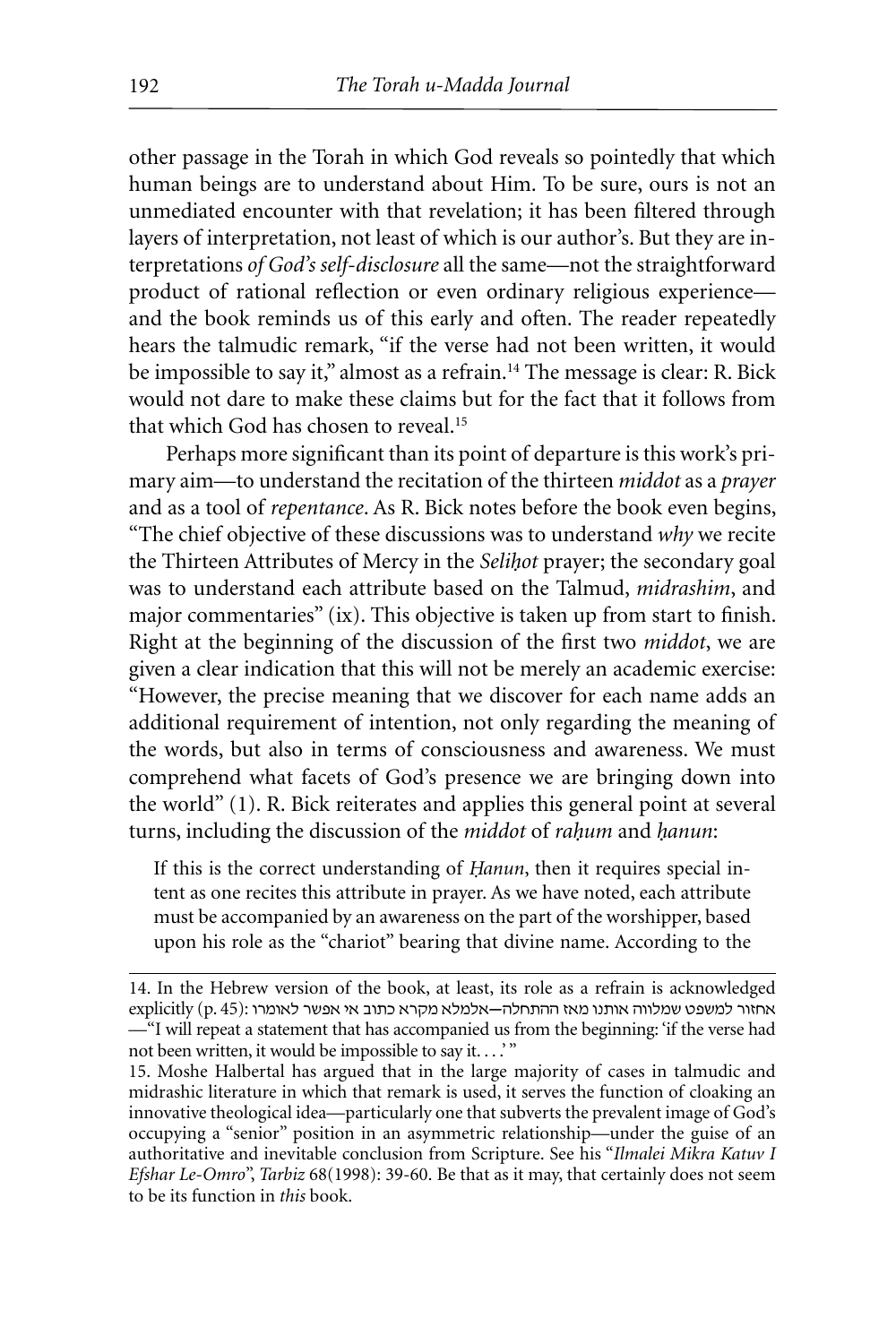approach proposed here, one who recites the name of *Hanun* must cry out from suffering and torment, presenting before God the suffering in the world in a manner that arouses identification. (34)

Obviously enough, R. Bick takes his theology to have implications for the way a penitent ought to pray. Less obviously, perhaps, his theology is in turn shaped by—or at least understood in the context of—the spiritual life of a tormented and helpless penitent, real or imagined. In this way, a theologically bold claim is prevented from becoming a religiously brazen one. Anyone who takes the thirteen *middot* seriously as a prayer—and R. Bick's reader is assumed to be such a person—is unlikely to be led by his or her theological understanding to any hubris, at least not if he or she is cognizant of the religious condition which ought to give rise to the prayer.<sup>16</sup>

In addition to its point of departure and primary aim, a third significant and related element makes R. Bick's theology religiously "safer"—its use of loose and figurative language.17 The phrase, "as it were" ("*kivyakhol*"), is used numerous times to qualify a statement about God, predicates applied to God are often put in scare quotes, and, in general, the use of metaphor, simile, and allegory when speaking of God—a practice that has deep Scriptural and Midrashic roots-is ubiquitous.<sup>18</sup>

It is important to note that R. Bick is not to be aligned with

<sup>16.</sup> It is true that the book contrasts the emotional state of one reciting the thirteen *middot* with that of a person engaged in ordinary prayer: "The emotional state of one reciting the Thirteen Attributes differs from that of a person in prayer, who falls upon his face and pleads to God. In prayer, the individual feels weak and helpless, broken and crushed. . . . One who reads the Thirteen Attributes, in contrast, prepares himself to serve the role of a chariot for the *Shekhina. . . .*" (xxiii). But that is not where the penitent *begins—*he must start with a contrite heart. Moreover, R. Bick continues, "On the one hand, this role expresses the greatness of man. . . . On the other hand, it requires *that the individual is no longer his own; he has entirely devoted himself to serving God* by being His bearer in the world" (ibid., emphasis mine). The feeling that one is an *eved Hashem* is strongly reinforced.

<sup>17.</sup> To be clear, I do not mean to identify *loose* use of language with *figurative* use of language. One can, for instance, speak loosely without speaking figuratively at all.

<sup>18.</sup> There is a bit of a difference between the Hebrew version of the book and its English translation as to where one finds clear cases of figurative language or explanations of its use. Scare quotes are employed quite frequently in the English translation, but not nearly so much in the Hebrew version. On the other hand, one finds a clear statement, in the Hebrew version, explaining his usage of "*kivyakhol*": גם אני בוחר להסתתר מאחורי יאר ממלה 'כביכול' (ענאים מדי שבנו התוספות, ולהוסיף את המלה 'כביכול' (ענאים מגלה' הוא המלה' הו $\cdots$ hide behind a wall, built by *Tosafot*, that protects one from ideas that are too daring, and [hence] to add the word '*kivyakhol'* " (47), an explanation that is omitted in the English translation. In any case, it is quite clear from even a cursory reading of the Hebrew version that the use of figurative language is not merely an artifact of the English translation.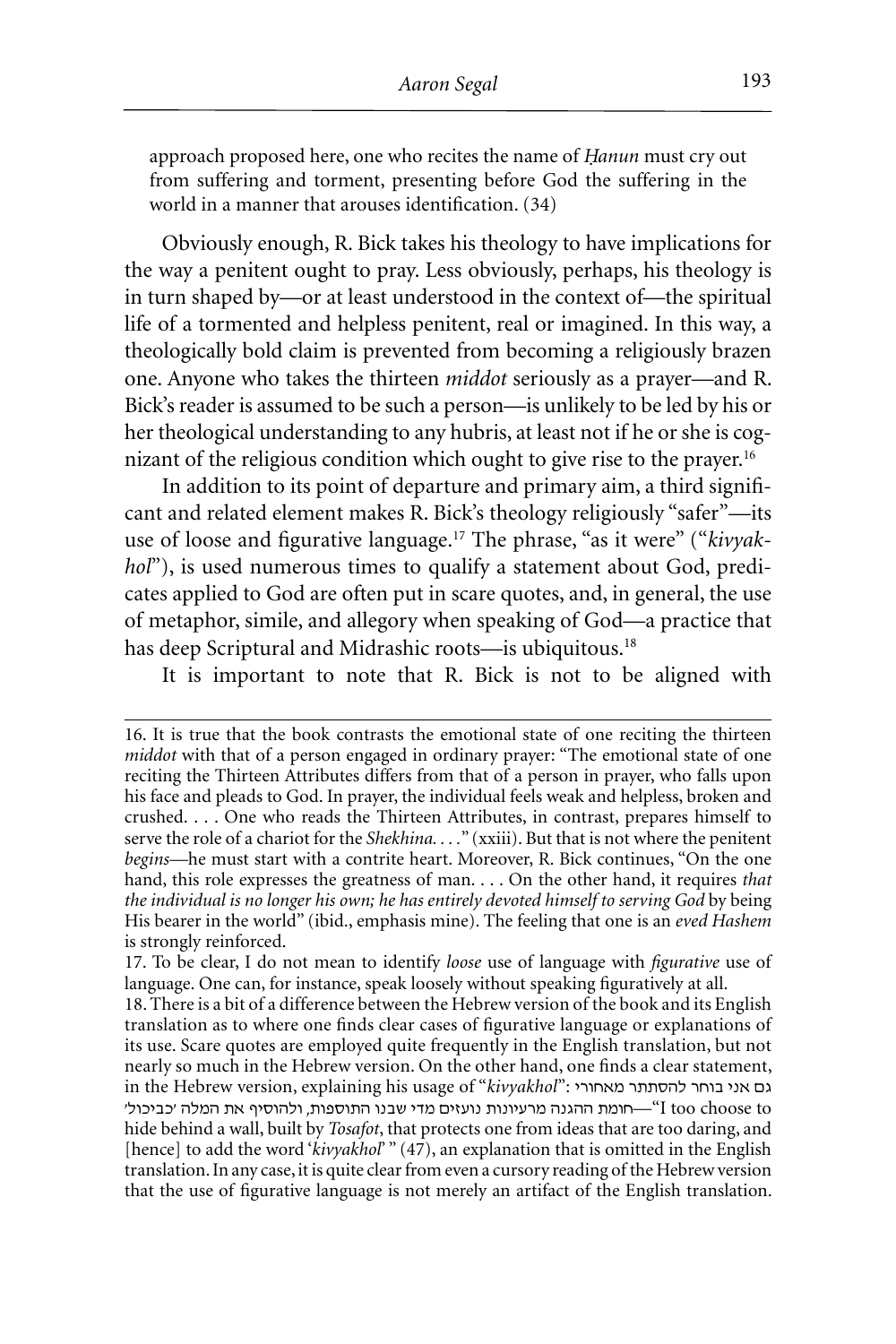contemporary self-identifying Maimonideans and other devotees of "negative theology." These deny, to one degree or other, that we can say anything true and "positive" about God, or more radically even, that we can say anything true about God, period.19 R. Bick clearly thinks, by contrast, that we can speak truly of God, even when saying things that are "positive," however exactly we are to understand the positive/negative distinction in this context. It is not even that *nothing* can be both *strictly and literally* true and about God; there is no obstacle to truly saying, for example, "God created the world" and meaning it literally.<sup>20</sup> It is just that loose or figurative language is *sometimes* necessary, particularly when the claim would otherwise be too audacious.

For example, it simply cannot be strictly and literally true, R. Bick thinks, that God identifies with the torment of the sinner because He sees in him His own image, or that as a result of that identification He erupts in rage. R. Bick utters and writes sentences that appear to express those claims because he has no *other* way to say what he does want to express. Such statements involve an ineliminable manner of speaking, but they must be understood only as *kivyakhol*, merely "as it were."21 In using that term, he has blunted the force of an otherwise shocking image, and at the same time, he has replaced direct and precise descriptions of God with oblique and open-ended ones. Again, the attitudinal threat has been at least partly averted.

#### **II.**

However, the consistent use of such language presents a difficulty of its own. There is no question that to a significant extent, the book is a work of *philosophical* theology, rather than just theology. One clear indication

<sup>19.</sup> See Yeshayahu Leibowitz, *Emunah, Historiyyah va-Arakhim* (Jerusalem, 1982), and Eliezer Goldman's "Introduction," in *Judaism, Human Values, and the Jewish State*, xiv. On some of the difficulties facing such a position, see Statman, "Negative Theology." 20. Some liberal theologians have indeed denied that anything can be both strictly and

literally true and about God. See William P. Alston, *Divine Nature and Human Language*, 17 and 39-40.

<sup>21.</sup> Michael Fishbane, *Garments of Torah: Essays in Biblical Hermeneutics* (Bloomington, Indiana, 1992), claims that in midrashic literature, the word "*kivyakhol*" does not indicate a figurative usage at all, but rather serves the function of conditionalizing, i.e., "indicating that *if* one reads the biblical passage midrashically, such and so is the sense which can be construed" (27). But to echo what I said in n. 15, whether or not Fishbane is correct about midrashic uses, R. Bick certainly uses "*kivyakhol*" to indicate a figurative, and even hedged, usage.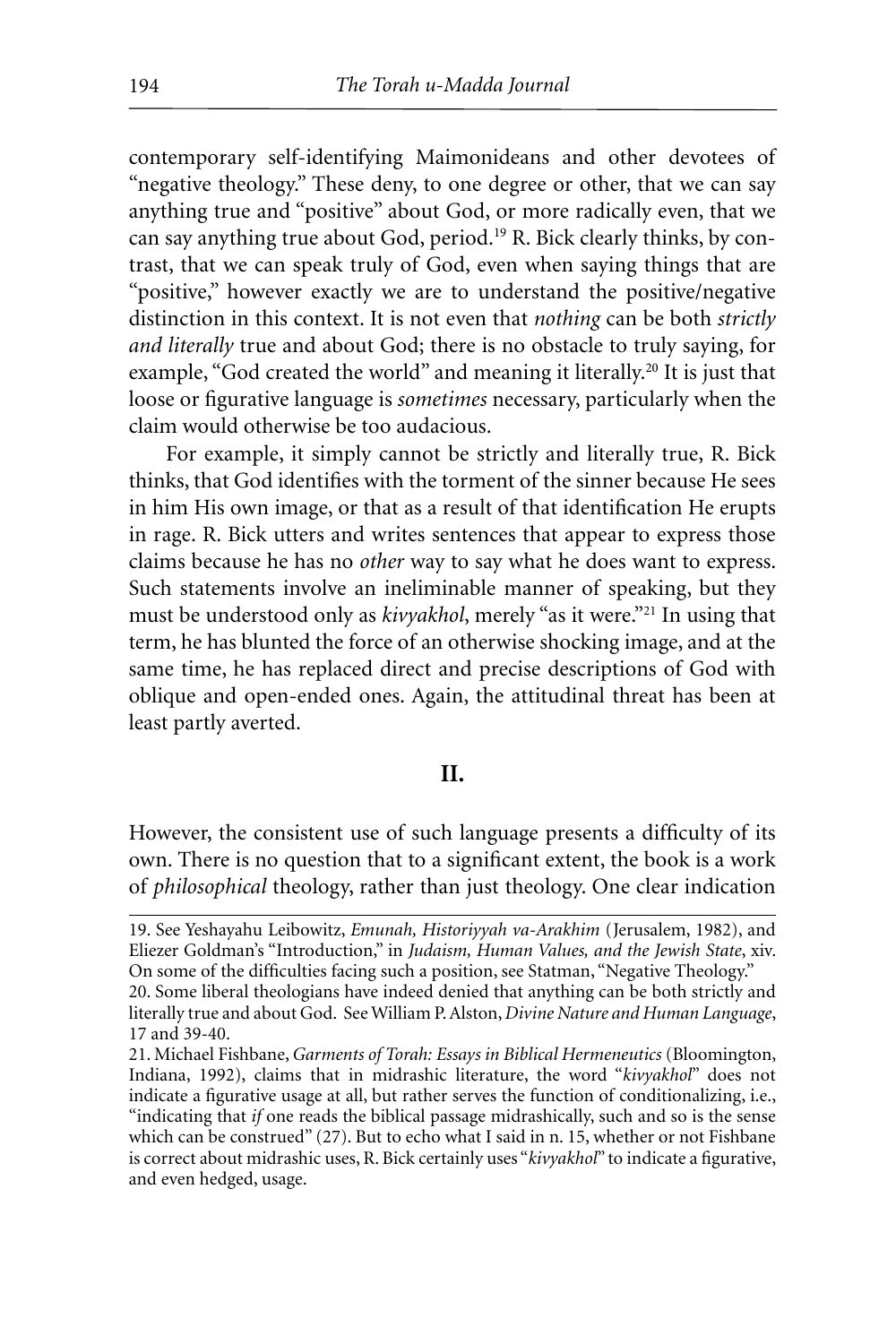is the range of topics it treats. God's relation to the human perpetration of sin (ch. 5), the relation between free will and divine providence more generally (ch. 6), the relation between God and time (chs. 6 and 7), and the purpose of creation (Introduction, chs. 1 and 2)—all have received philosophical treatment, from the medieval period until today. In each of these cases, the work of other philosophers, all of them medieval and Jewish, is brought to bear on the book's discussion. Moreover, and more importantly, the book's approach is often undeniably philosophical, even when taking on issues that are not traditionally philosophical.

It is very difficult to give a clear statement of what the, or even a, "philosophical approach" is—unlike, say, the scientific method, which we all learn to formulate in grade school—but at least two activities seem characteristic of philosophy. Often, philosophers start with some claim or claims and try to systematically draw out its (or their) non-trivial *consequences* or *implications*. This is what philosophers do when they offer an argument, for example. Sometimes they do so in the service of recommending the conclusion for adoption, other times in the service of reducing one of the initial claims to absurdity, and sometimes for neither of those ends, but in any case, they are engaged in the activity of systematically exposing interesting *logical* relations between claims.22 Perhaps equally as often, philosophers start with some facts and try to offer a deeper (in some sense of "deep") *explanation* or *account* of them, of *why* they obtain. This, too, can be done in the service of different ends. Sometimes they do so in the service of recommending the explanation for adoption—a kind of "inference to the best explanation"—and sometimes they do so to gain a deeper theoretical understanding of the explananda (i.e., the facts to be explained), but in either case, they are engaged in the activity of exposing *explanatory* relations.23

Of course, these activities do not uniquely characterize philosophy. Mathematicians are certainly in the business of systematically investigating logical relations and physicists and historians are in the business of discovering comprehensive explanations. But when restricted to

<sup>22.</sup> Note that the activity of exposing logical relations is broader than the activity of drawing out a claim's logical consequences. When one shows, for example, that certain claims are *logically independent* of one another, one has thereby exposed a certain logical relation between claims, but has not drawn out a claim's logical consequences: one has merely shown something *not to be* a logical consequence of a certain claim.

<sup>23.</sup> Robert Nozick, *Philosophical Explanations* (Boston, 1983), 8-18, advocates for philosophers to shift their emphasis to the activity of explanation, particularly in order to gain understanding or illumination.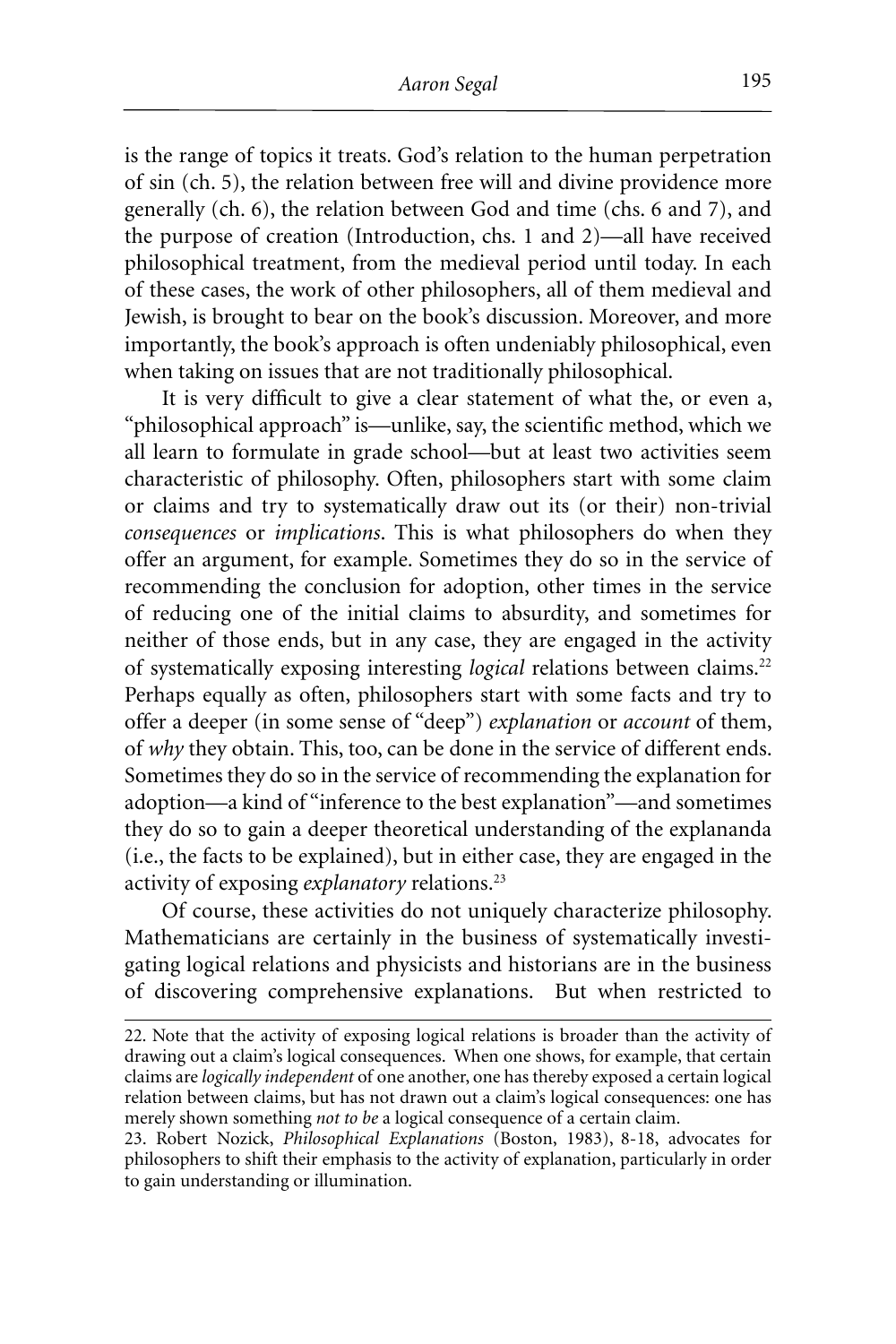claims or issues of the right *sort—*epistemological, ethical, metaphysical, theological, political, etc.—these activities constitute a philosophical approach to the issue in question. In any case, what matters for present purposes is not the relatively uninteresting question of what counts as philosophy but the fact that the book clearly engages in both of these activities, and often in tandem.

For instance, the attribute signified by "*el*" is understood to be *strength*. Why is that one of the attributes of mercy? A first pass at an answer is that it sometimes requires strength to be merciful. But this in turn calls for explanation. *Why* does mercy sometimes require strength for its implementation? More specifically, why does God, when acting mercifully toward a penitent, need to be strong? The book proposes several layers of explanation for this curious fact, but the common thread is this: altering or overcoming a "natural" state of affairs requires strength. God, in order to show mercy to a sinner, has to overcome both the natural course of creation—the way it was initially designed to work—and His own attribute of justice. He even has to overcome His *goodness*, since He will be, in effect, sustaining evil, at least for a time. And so, as a straightforward *consequence* of these facts, God displays strength by being merciful toward a penitent.

To take another example, in discussing the attribute of *hanun*, R. Bick, citing *Tosafot* (*Rosh Hashanah* 17b)*,* explains that God cannot resist the cry of the penitent, even if the penitent is wholly undeserving, because He cannot bear to see him suffering. It torments Him. But why? Why can't God bear to see him suffering? The penitent in question—as per the suggestion of the book—is wholly undeserving, not only by the standards of justice, but even by the ordinary standards of compassion! R. Bick proposes a far-reaching and daring explanation, to which I have already alluded several times: God sees Himself in every human being. If God sees a penitent suffering, He sees Himself suffering, from which it simply follows that God is tormented when He sees us suffering.<sup>24</sup>

In both of these cases—as throughout the book—explanatory and logical relations are pursued systematically and methodically. The book seems, then, to be a clear instance of philosophical theology. That is, it

<sup>24.</sup> This in turn has an important implication. A prominent theme in midrashic and talmudic literature is God's suffering along with the Jewish People; whenever they suffer, God suffers with them. See, inter alia, *Mekhilta De-Rabbi Yishmael, Parashat Bo, Massekhta de-Pish.a, Parashah* 14; *Mekhilta De-Rabbi Yishmael, Parashat Beshalah., Massekhta de-Amalek, Parashah* 2; and *Midrash Tehillim* (Buber), *mizmor* 27. However, R. Bick's claim would have the wider implication that God suffers with *all* human beings who suffer.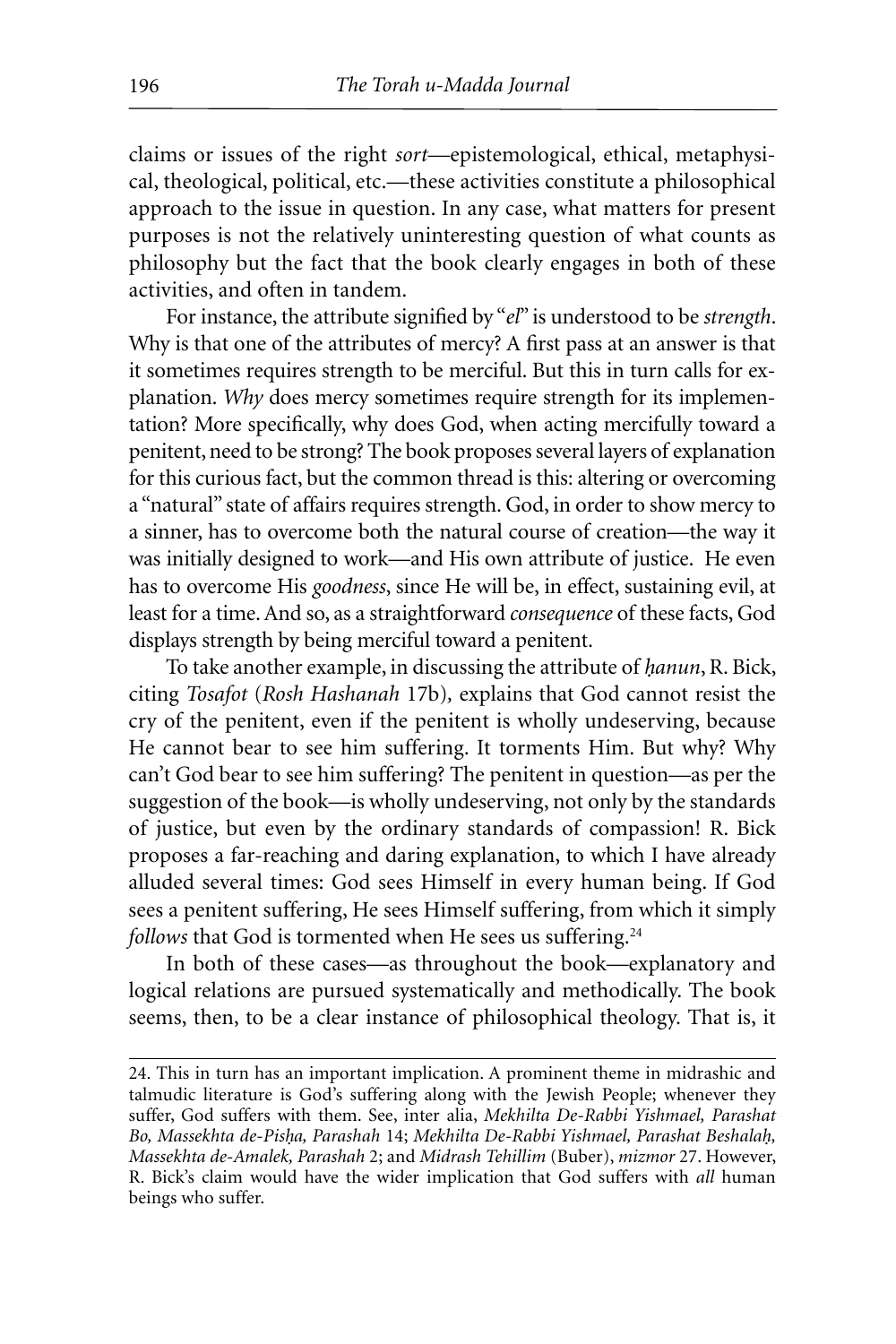does so until we notice all the aforementioned uses of "*kivyakhol,*" scare quotes, and metaphor. That is certainly not standard fare for contemporary philosophical theology, at least within Anglo-American (or so-called "analytic") circles. One of the hallmarks of contemporary philosophical theology, and analytic philosophy more broadly, is an insistence on speaking strictly and, wherever possible, literally in the course of philosophizing.<sup>25</sup> Of course, eliminating all loose and figurative talk would make for exceedingly dry and unimaginative writing, so philosophers will often pepper their writing with imagery and figures of speech. But almost invariably, they go on to tell the reader what they mean*,* or it is supposed to be obvious what they mean, *strictly and literally*.

But, one might wonder: is this mere prejudice on their part, perhaps due to the pernicious influence of logical positivism and its outlandishly stringent criteria for meaningfulness? Why shouldn't a deep thinker like R. Bick do philosophical theology without abiding by the strictures of analytic philosophers, so long as he is careful to acknowledge what is merely loose and figurative and what is strict and literal?

Well, first, if it is a prejudice, it is a very old one. It certainly predates logical positivism, and even predates Gottlob Frege, Bertrand Russell, and the birth of analytic philosophy. Hobbes and Locke were both quite adamant that the use of figurative speech is detrimental to proper philosophy.<sup>26</sup> Hobbes even pins part of the blame for the absurdities into which philosophers frequently fall on "the use of metaphors, tropes, and other rhetorical figures, instead of words proper." Of course, the fact that the attitude is as old as Locke and Hobbes does not preclude it from being mere prejudice, but it should lead us to question facile explanations of its contemporary dominance.<sup>27</sup>

Second, a reason for the stern attitude is not so hard to find.<sup>28</sup> Consider a case in which an individual uses figurative language to express some

<sup>25.</sup> See Rea, *Analytic Theology*, 5. Note that it is not that the practitioners of philosophical theology *always* try to express their theological views in literal terms; many of them belong to rich religious traditions, which, like traditional Judaism, are full of figurative theological discourse and liturgy. Their attempts at eliminating nonliteral claims are restricted to the philosophical domain.

<sup>26.</sup> Thomas Hobbes, *Leviathan* (Oxford, 1909), 36 (part 1, chapter 5) and John Locke, *An Essay Concerning Human Understanding* (ed. P. H. Nidditch) (Oxford, 1979), 508 (book 3, chapter 10, section 34).

<sup>27.</sup> Other philosophers would object further that it is a naïve attitude, since pretty much all of our thinking and talking is thoroughly metaphorical, some "worn-out" and some fresher. See Friedrich Nietzsche, "On Truth and Falsity in Their Ultramoral Sense," in vol. 2 of his *Collected Works*, ed. Oscar Levy (London and Edinburgh, 1911), 171-92.

<sup>28.</sup> The following argument is a close adaptation of William P. Alston's in his "Irreducible Metaphors in Theology," reprinted in *Divine Nature and Human Language*, 17-38.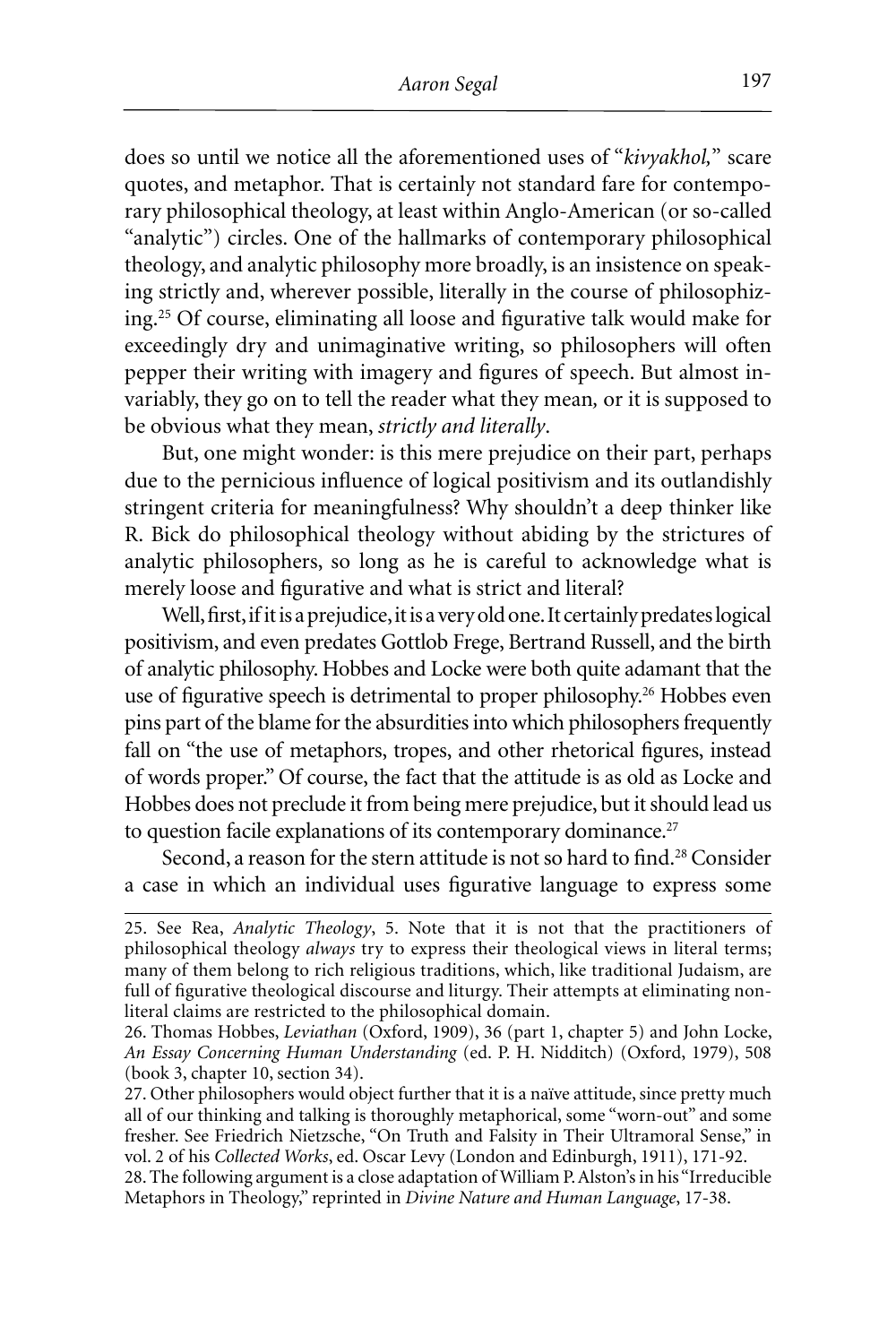claim about God. On one account of what he is doing, he is presenting to the hearer, as a model for how to think about God, some "exemplar," which is such that his claim would be literally true of the exemplar. And, at least if he is indeed expressing a true claim about God, he is doing more than just *presenting* the exemplar; he is saying—whether in virtue of the semantic features of the utterance or so-called pragmatic features of the utterance and its context—that God is like the exemplar in certain salient ways.

But now suppose further that the individual has no way, even if we were to allow him to expand his vocabulary, of literally expressing any of the specific ways in which God is like the exemplar. Say the best he could do, if he had to speak literally, would be to simply say that God is like the exemplar, period. And suppose that the same is true of everyone else who speaks his language. In such a case, it is difficult to see how the individual could have a *concept* or *notion* that corresponds to any of the specific ways in which God resembles the exemplar. If he did, his linguistic community should be able to introduce a term to express those ways in a literal fashion. But without such a concept, then he cannot say *at all*—no matter what sort of language he uses—that God is like the exemplar in any specific way. The claim he will be expressing in that case is just that God is like the exemplar, period—but that has next to no non-trivial *consequences*. Any two things are alike in some, perhaps quite gerrymandered, respect. It similarly *explains* next to nothing. So if you are looking for interesting explanatory or logical relations between theological claims, it will be fruitless to employ ones that are irreducibly metaphorical or figurative.

What about ones that you can express partially in a literal manner? The same argument shows that the only component that can perform philosophical work of explaining or entailing is the reducible component of the claim; the rest is explanatorily and logically otiose (although by no means does it show that it is otiose, period). Thus, a philosopher who is seeking an explanation—and one that entails the explanandum to boot is duly warned not to be satisfied with an "explanation" that is irreducibly figurative, and duly advised to recognize that the irreducibly figurative component of a claim can do no heavy philosophical work.

Is the above argument successful? I doubt it. It seems to establish too much; if it were successful, it would show that one could not even *understand* a claim that one could not (even upon Socratic questioning and extensions of one's language) express literally, and this latter assertion appears to be false. More to the point, it relies on a dubious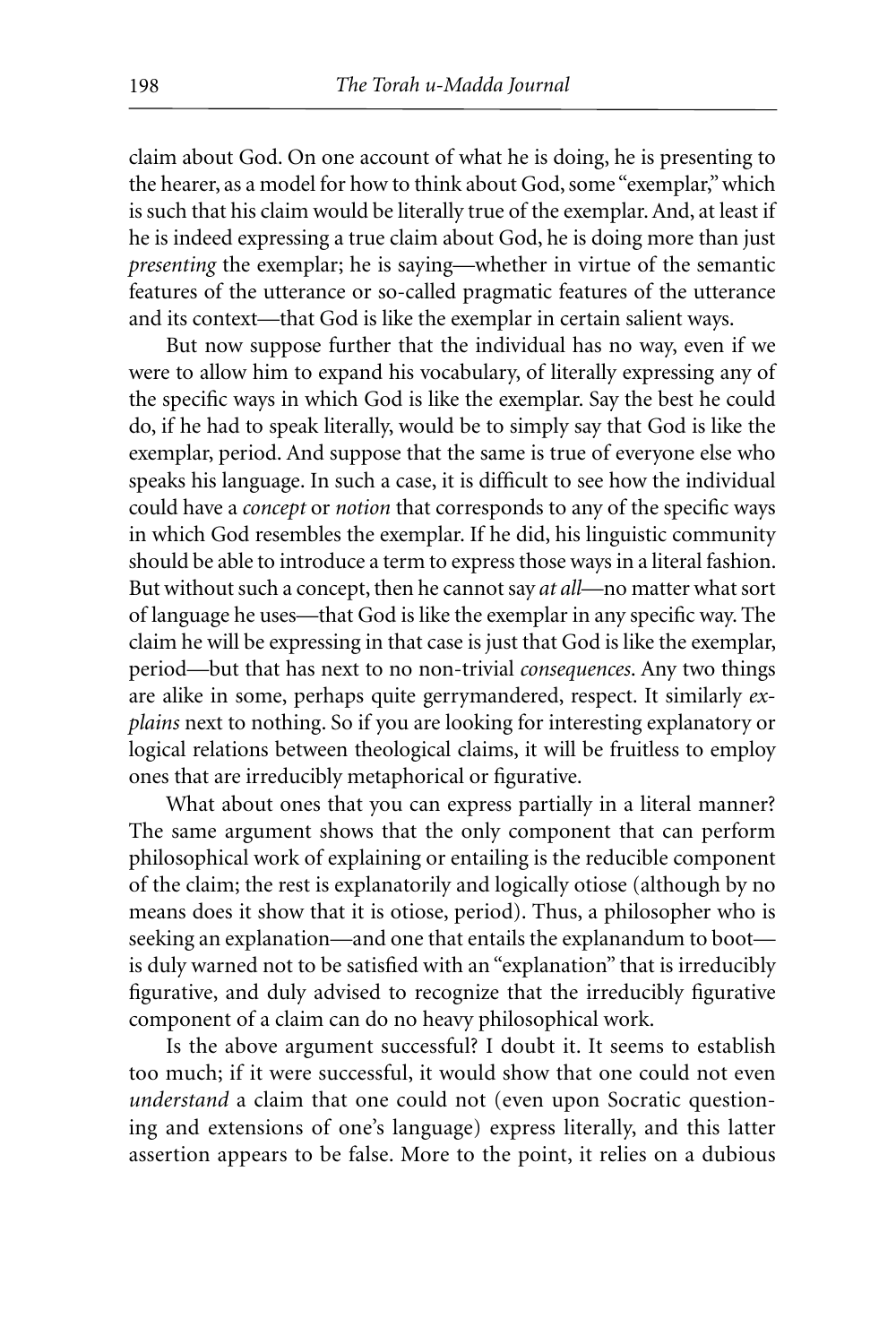claim that one cannot express a property, say, without possessing a corresponding concept or notion.<sup>29</sup> Some philosophers think that it is precisely one of the functions of metaphor and other figures of speech to enable the speaker to express a property that the speaker cannot (at present) conceptualize. The speaker does so by exploiting certain features of the context, such as the exemplar, much in the same way as a speaker uses a demonstrative.<sup>30</sup> Thus, the argument probably fails to establish its intended conclusion.

But defending our methodological scruples requires a more modest conclusion, for which the dubious assumption is not necessary. Even if someone could express and vaguely grasp a property-attribution claim without possessing a concept corresponding to that property, and even if that property attribution claim indeed *has* non-trivial consequences and explanatory power, I don't see how he could, with any confidence, *determine* what that claim—or at least the component of the claim that extends beyond his conceptual repertoire—entails or explains. Possessing the relevant concepts seems essential to making such determinations. So, if one grants that ineliminably figurative uses of language entail deficient conceptualization on the part of the speaker, then it is surely good practice to avoid such language when trying to tease out logical and explanatory relations between one's claims.<sup>31</sup>

Consider, in this light, one of the examples I cited from the book. R. Bick offered an explanation for the fact that God cannot bear to see the torment and suffering of the penitent, even if the penitent is entirely undeserving of such help. The explanation was that God identifies with the penitent, that He sees Himself in the penitent. Now, R. Bick is absolutely

<sup>29.</sup> Where *possessing a concept* entails being able to express the corresponding property in a literal fashion, at least if one expands one's current linguistic repertoire.

<sup>30.</sup> For a rigorous and original discussion of the view, see Josef Stern, *Metaphor in Context* (Cambridge, MA, 2000), chapter 7.

<sup>31.</sup> David Shatz noted that Gersonides voices a similar objection to Maimonides' view that any predicate that is either affirmed or denied of God must carry a sense which is wholly unrelated to its ordinary sense. As Gersonides puts it, "For example, we say that God is immovable, since if he were movable He would be a body, for all movable objects [are bodies]. Now it is evident that in this proposition the term 'movable' is not completely equivocal with respect to the term 'movable' when it is applied to nondivine things. For if it were, there would be no proof that God is not movable, since the movable object that must be a body is that which is movable in the domain of human phenomena, whereas the term 'movable' (in the completely equivocal sense) would not imply that it is a body" (*The Wars of the Lord,* vol. 2, trans. Seymour Feldman [Philadelphia, 1987], 110 [3:3]).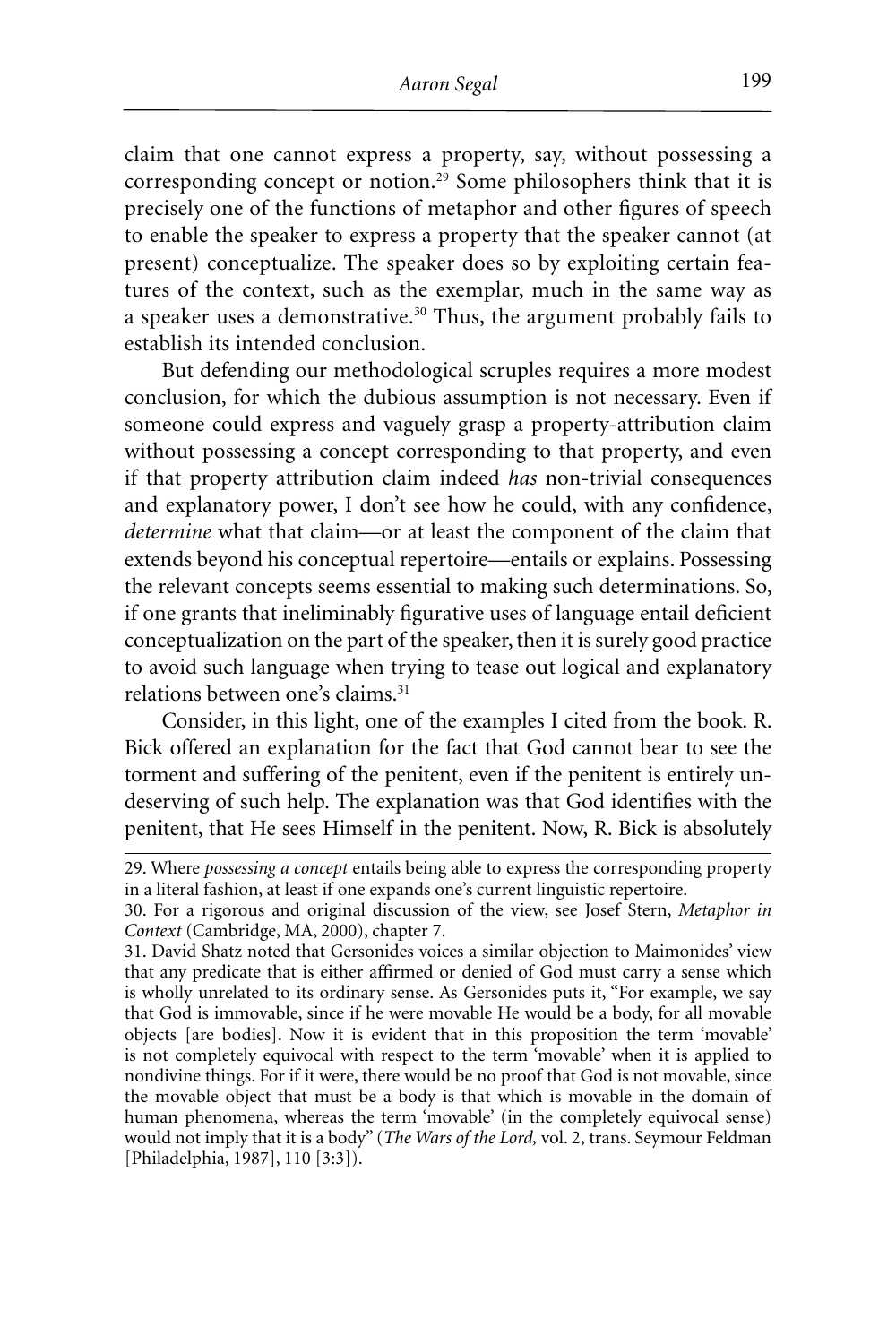clear that he doesn't intend his talk of God's *identifying with human beings* as strictly and literally true. That is all "as it were," or loose talk. It is quite understandable that he would insist on that. (He may also intend his talk of what God can or cannot bear to be loose and figurative, which would only exacerbate the methodological difficulties.) But then the alleged explanation is quite elusive. It is very difficult to see what *is* supposed to be doing the explaining. Is it the fact *that God identifies with human beings*? Strictly speaking, there is no such fact. Is it the fact *that God is like human beings, in some respect or other*? Even if we are willing to say that is strictly speaking true, it neither entails nor explains much of anything. Is it the fact *that God is like human beings in being disposed to ease the burden of a suffering human being*? That seems like no explanation at all—more like a reiteration of what was to be explained! The same dilemma faces other candidates: either they are too bold to be true (strictly speaking) or too weak to serve as an explanation at all. Of course, the fact that God, *as it were*, identifies with human beings, *might* explain the fact that God cannot bear the suffering of human beings, but it is very hard to tell whether it does, and if it does, how the explanation is supposed to go. This pattern repeats itself at various points in the book. When one tries to figure out how exactly a certain entailment or explanation is supposed to go, or even what the explanation *is*, one quickly encounters trouble.

There is a price to be paid for the consistent loose and figurative use of language in theology—the price is that it's very difficult to do *philosophical* theology, at least of the sort that systematically explores logical and explanatory relations between claims. Of course, that is not necessarily a decisive reason to change how one talks in doing theology. After all, the price might well be worth the benefits of a religiously sensitive theology that resonates with our classical sources.<sup>32</sup> Indeed, I think the price is worth it. But it is a price nonetheless, and one we ought to acknowledge.

#### **III.**

Suppose we choose to insist that much of our theological talk is only "as it were." Would that leave us with no way to do Jewish philosophical

<sup>32.</sup> Howard Wettstein has argued for a similar thesis, as part of a larger campaign to emphasize a gulf in content, aims, and style between medieval philosophical theology and classical Rabbinic literature. See, for example, his "Against Theology" in *Philosophers and the Jewish Bible: General and Jewish Perspectives*, ed. Robert Eisen and Charles Manekin, (Bethesda, MD, 2009), 219-45.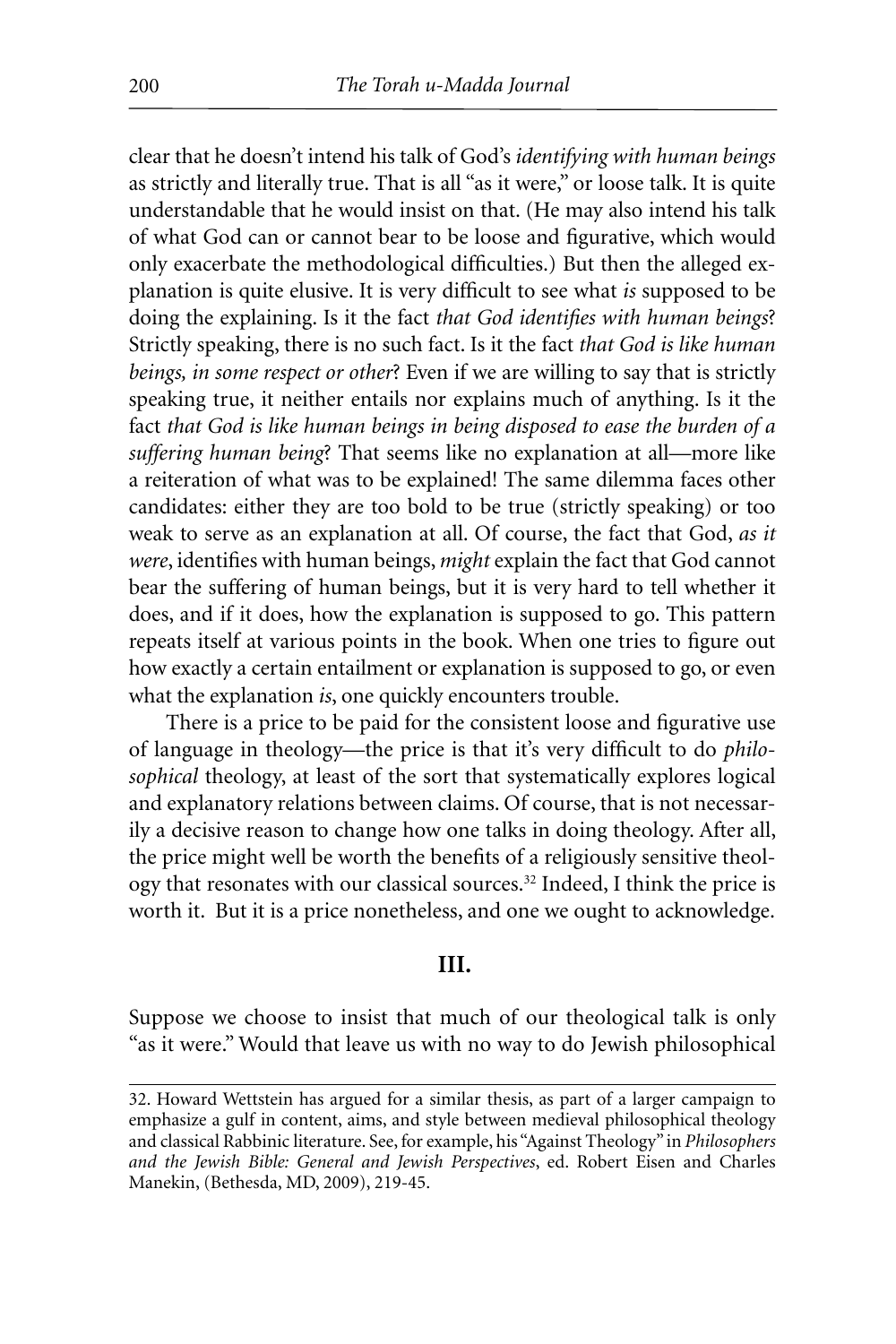theology? To an extent, yes—but not entirely. First, even if *much* of our theological talk is only figurative, not all of it need be. Admittedly, a theology consisting just of what we can say literally and truly will not be as rich as we would like—and almost certainly will not be adequate for a vibrant religious life—but it might provide enough material for philosophizing.

Second, there might be other ways to do philosophical theology aside from exploring logical and explanatory relations.<sup>33</sup> To take one example, the British Idealist F.H. Bradley suggested the following philosophical method:

I will . . . begin by noticing some misunderstandings as to the method employed in ultimate inquiry by writers like myself. There is an idea that we start, consciously or unconsciously, with certain axioms, and from these reason downwards. The idea to my mind is baseless. The method actually followed may be called . . . a direct ideal experiment on reality. What is assumed is that I have to satisfy my theoretical want, or, in other words, that I resolve to think. And it is assumed that, if my thought is satisfied with itself, I have, with this, truth and reality. But as to what will satisfy I have of course no knowledge in advance. My object is to get before me what will content a certain felt need, but the way and the means are to be discovered only by trial and rejection. The method is clearly experimental.<sup>34</sup>

Philosophical inquiry, on this view, consists in the systematic testing of candidates for belief. One tests them by seeing the degree to which they strike one as *true* or satisfy one's "theoretical want." One progresses by revising one's web of beliefs, after each test, in accord with what seems true, all things considered. No investigation of logical consequences and no purported explanations.

This is surely an eccentric philosophical method and not very popular these days. It's hard to know whether something like it would be a fruitful approach to Jewish philosophical theology, since I doubt the approach has ever been tried. But the sort of "results" it would produce—assuming it produces any—would probably be just as useful as those of other philosophical approaches for the Jew who prays and repents. As R. Bick points out, the one who is praying has no need for grand philosophical theories that show the logical consistency of God's goodness and His granting man

<sup>33.</sup> There surely are other ways to do philosophy, even religious philosophy, without exploring logical and explanatory relations. Descriptive (religious) phenomenology, which characterizes much, although by no means all, of R. Soloveitchik's philosophical oeuvre, is a good example. But it's hard to see that as philosophical *theology*.

<sup>34.</sup> F.H. Bradley, *Essays on Truth and Reality* (Oxford, 1914), 311. See W.J. Mander's helpful discussion in *An Introduction to Bradley's Metaphysics* (Oxford, 1994), 14-20.